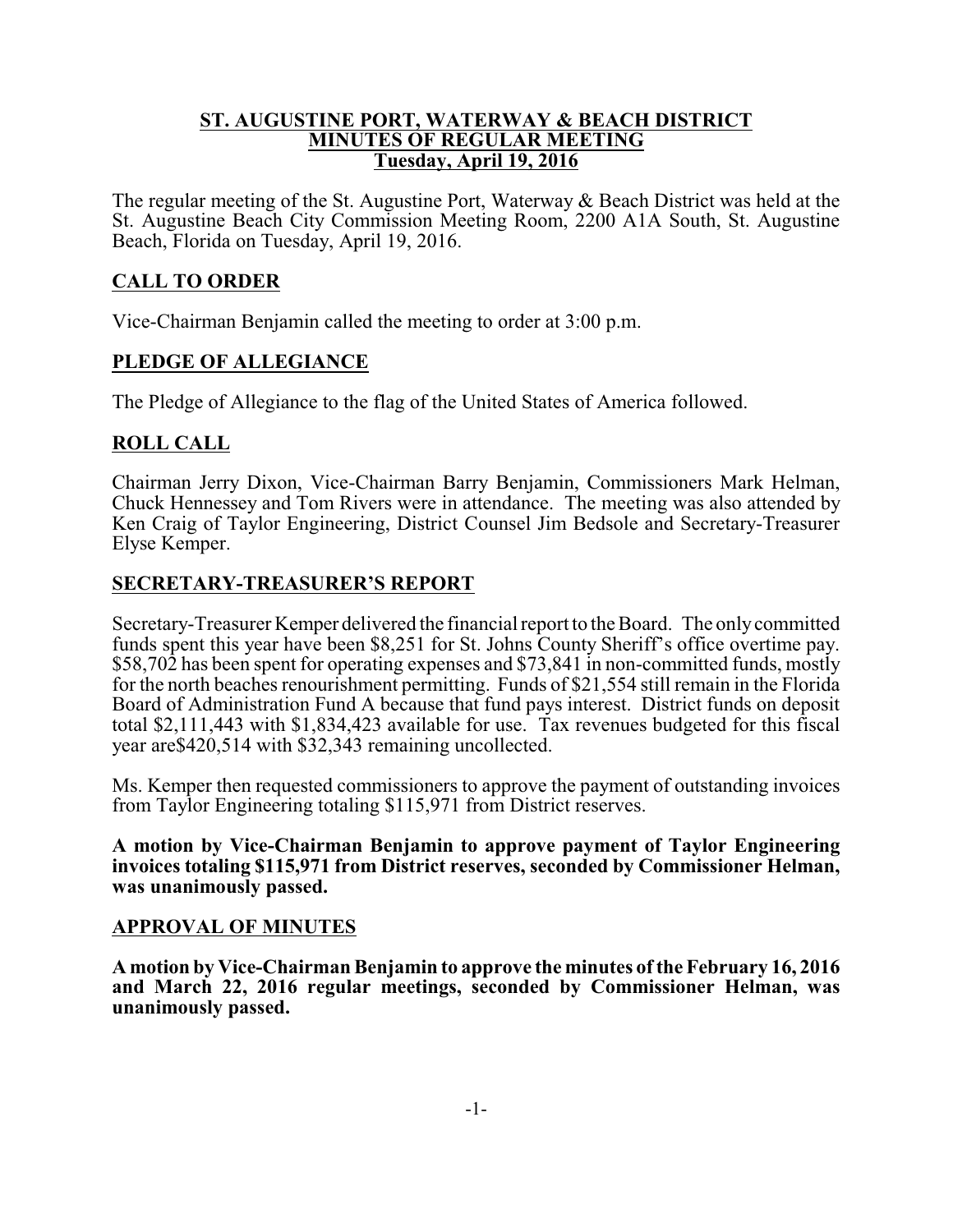# **ENGINEERING REPORT**

Ken Craig delivered the engineering report on behalf of Taylor Engineering. He said his firm is finishing its reply to the most recent request for additional information about the north beaches renourishment project from FDEP and should be done with the reply this week. They are also collecting sand samples from the Summer Haven River in response to RAIs there. Since the last meeting, Taylor has submitted a grant request to the Florida Inland Navigation District for additional funding for Summer Haven River. Additionally, a permit for the shoal marker south of the City Marina has been issued by the Army Corps of Engineers.

In response to questioning by Chairman Dixon and Commissioner Hennessey, Mr. Craig explained that the request for bids for the Summer Haven River project will be posted on Taylor's website as well as placed in several trade journals. All responsive and responsible bidders will be considered.

### **OLD BUSINESS**:

Chairman Dixon said he and Commissioner Helman will be traveling to Georgia this month to finalize plans for the new informational map of the inlet and bay area.

### **NEW BUSINESS:**

#### Approval of payments for Summer Haven River Restoration-Elyse Kemper

This item was considered and approved during the Treasurer's report, above.

### **PUBLIC COMMENT:**

Jim Piggott, City of St. Augustine, said work should begin soon to install markers for the shoal south of the City Marina now that the ACOE permit has been issued. The entire Lighthouse Boat Ramp above the waterline has been successfully replaced and looks good except for a few footprints in the wet cement. The tall ship El Galeon leaves the city soon to start its summer tour of the Great Lakes area. In response to questions by Chairman Dixon, Mr. Piggott said the El Galeon pays rent at a reduced rate for docking at the City Marina. He said the presence of the large vessel precludes other, more lucrative visitors from docking and also reduces fuel sales because the pumps are blocked from use by large vessels while the El Galeon is docked. Also, the presence of crowds of tourists visiting the ship often creates stress on pubic services downtown by dominating city resources such as traffic regulation and trash collection. Mr. Piggott said there have also been complaints the Dolphin Drive boat basin has silted in to the extent entering and exiting the basin is difficult at low tide.

Lt. Steve Zukowski, Florida Fish and Wildlife Conservation Commission (FWC), reported the owner of a derelict vessel at Crane Park has entered a plea agreement requiring him to turn the vessel over to the city for disposal. The agreement also requires him to serve 200 hours of community service. A small fishing boat beached on Anastasia State Park after